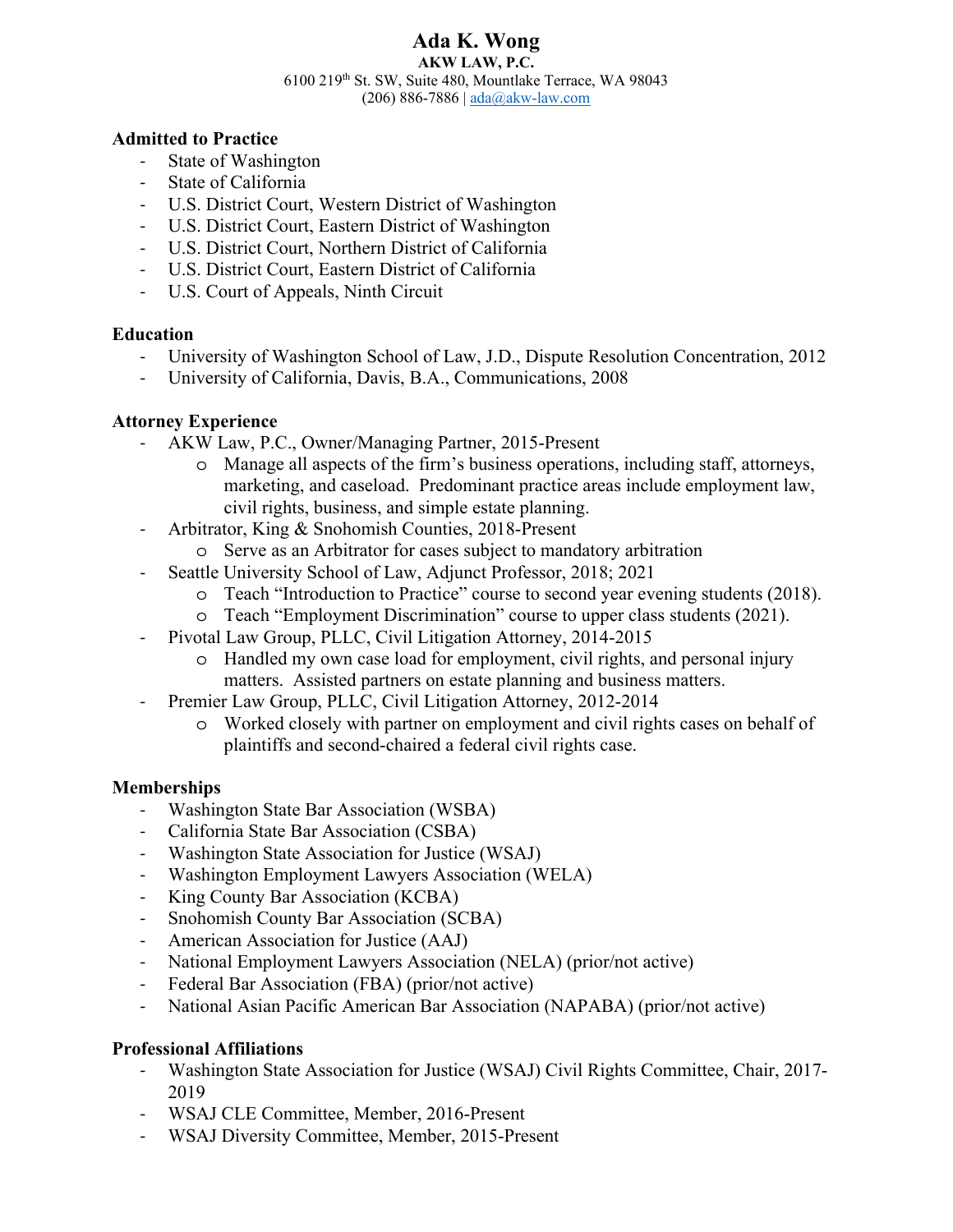- WSAJ *Trial News*, Editor-in-Chief, 2019-Present; Associate Editor, 2017-2019; Assistant Editor, 2015-2017; Editorial Board, 2014-2015
- King County Bar Association (KCBA) Diversity Committee, Member, 2014-2016
- American Inns of Court *The Bencher*, Editorial Board, 2012-2020
- William L. Dwyer American Inns of Court, Executive Board, 2014-Present; Member, 2011-2014
- Vietnamese American Bar Association of Washington (VABAW), President, 2015; President-Elect, 2014; Secretary, 2013-2014; Member, 2010-2012

## **Publications**

- All-Zoom Jury Trial, December 2020 (WSAJ *Trial News*)
- Stop Systemic Racism and Police Brutality!, July/August 2020 (WSAJ *Trial News*);
- Remote Video Depositions Cringe or Binge?, June 2020 (WSAJ *Trial News*)
- COVID-19 Related Leave: Intersection of the Family Medical Leave Act and the Families First Coronavirus Response Act, May 2020 (WSAJ *Trial News*)
- Conflict Checks Are You in Compliance with the RPCs?, February 2020 (WSAJ *Trial News*)
- Access to Justice and Mentorship, January 2020 (WSAJ *Trial News*)
- New Overtime Rule in Effect January 1, 2020, December 2019 (WSAJ *Trial News*)
- Baby Talk: Pregnancy-Related Leave, November 2019 (WSAJ *Trial News*)
- WSAJ Motor Vehicle Litigation Desk Book: Discovery in Automobile Cases, September 2018 (WSAJ)
- Victory in the Second Circuit: Civil Rights Law to Include Sexual Orientation Discrimination Claims Under Title VII, April 2018 (WSAJ *Trial News*)
- Leverage as a Young, Female, Minority Lawyer, December 2017 (WSAJ *Trial News*)
- SCOTUS Sends a Message to The Lower Courts: Stop Suing Police Officers, May 2017 (WSAJ *Trial News*)
- Networking, Marketing, and Everything in Between, January 2017 (American Inns of Court *The Bencher*)
- Employer Liability for Customer or Non-Employee Harassment, September 2016 (WSAJ *Trial News*)
- Did You Know About WSAJ's Getting Started Series ("GSS")?, September 2016 (WSAJ *Trial News*)
- Book Review: *Case Framing*, May 2016 (WSAJ *Trial News*)
- Police Brutality and the Mentally Ill, March 2016 (WSAJ *Trial News*)
- *Young v. United States Parcel Service, Inc.*: A Small Step for Pregnant Employees, July 2015 (WSAJ *Trial News*)
- The Need for Clarity on Tasers—Excessive Force and Qualified Immunity, March 2015 (WSAJ *Trial News*)
- *Johnston-Forbes v. Matsunaga* and Biomechanical Testimony—Where Does That Leave Plaintiffs' Attorneys in Excluding Expert Testimony?, October 2014 (WSAJ *Trial News*)
- Legal Guide: How to Get Your Employee File in Washington, 2014 (AVVO)
- What Is "Excessive Force"? A Look at *Graham v. Connor*, 2013 (WSBA *NW Sidebar*)
- 50 Years After *Gideon*: Should the Right to Counsel Be Expanded?, 2013 (WSBA *NWSidebar*)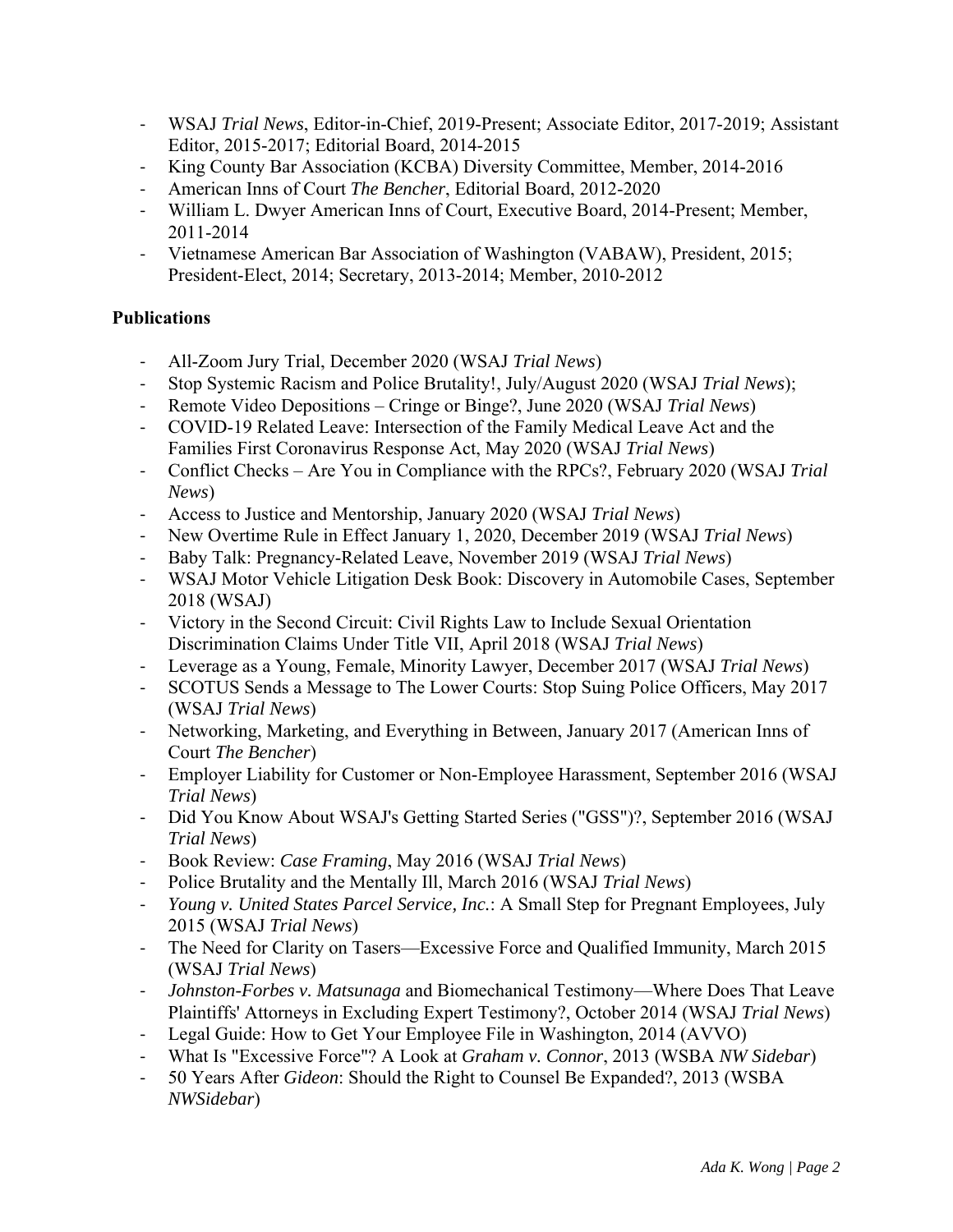- Facebook Can Cost You More Than Your Lawsuit: *Allied Concrete Co. v. Lester*, 2013 (WSBA *NWSidebar*)

## **Speaking Engagements**

- Seattle University School of Law CLE: "Deposition Strategies in the Age of Covid-19," December 2020
- National Business Institute (NBI) CLE: "Employment Law: 2020 Comprehensive Guide—Avoiding Wage and Hour Violations," October 2020
- WSBA CLE: "2020 Ethics in Civil Litigation: Common Ethical Issues That Arise in Client Communications," September 2020
- 23<sup>rd</sup> Annual Labor & Employment Law Conference: "Plaintiff's Perspective: Top 10 Common Ways Employers Invite Lawsuits and How to Avoid It," August 2020
- NBI: "Human Resource Law From Start to Finish: Wage Issues," November 2019
- Seattle University School of Law CLE: "Deposition Skills & Techniques," October 2019
- WSBA CLE: "Common Ethical Issues That Arise in Client Communications," September 2019
- WSAJ Annual Convention CLE: "Discovery in Automobile Cases: Practical Tips," September 2018
- Seattle University School of Law CLE: "Depositions 101: Skills & Strategies," August 2018
- University of Washington School of Law: "Civil Procedure I: Panel Discussion on Discovery," February 2018
- WSAJ Civil Rights CLE Co-Chair: "Cutting Edge Civil Rights Issues: Police Misconduct, Homeless Rights, and Prisoners' Rights," November 2017
- WSAJ CLE: "Overall Discovery Planning and Differences in State v. Federal Discovery," March 2017
- WSBA CLE: "Effective Tools for the 21st Century Litigator: Updates to Federal Civil Rules and Comparison to Washington's Civil Rules," September 2016
- WSAJ WOW Conference: "Lifting Up: Powerful Ideas from WOW Powerhouses," September 2016
- Greater Seattle Romance Writers of America: "Help! Author Support Panel," September 2016
- WSAJ CLE: "Cultural Competence in Trial, " June 2016
- WSBA Legal Lunchbox: "Over the Course of Your Legal Career—A Conversation on Professional Development & Office Management," May 2016
- WSAJ CLE: "How to Survive & Thrive in the First Years of Practice," March 2016
- WSAJ EAGLE Legal Staff Brown Bag: "A Case Walks in the Door: From Intake to Filing and Service," September 2015
- WSCC: "10 Things All Employers Should Know: From Hiring to Firing," April 2015

# **Awards & Recognitions** *(last updated September 2018)*

- "Top 100 High Stakes Litigators," America's Top 100 High Stakes Litigators, 2017, 2018
- "New Lawyer Ready to Soar," Washington State Association for Justice, 2017
- "Rising Star," SuperLawyers, 2016, 2017, 2018
- "Top 40 Under 40," The National Trial Lawyers, 2016, 2017, 2018
- "Women in The Law Top Peer-Nominated Lawyers," Best Lawyers, 2016